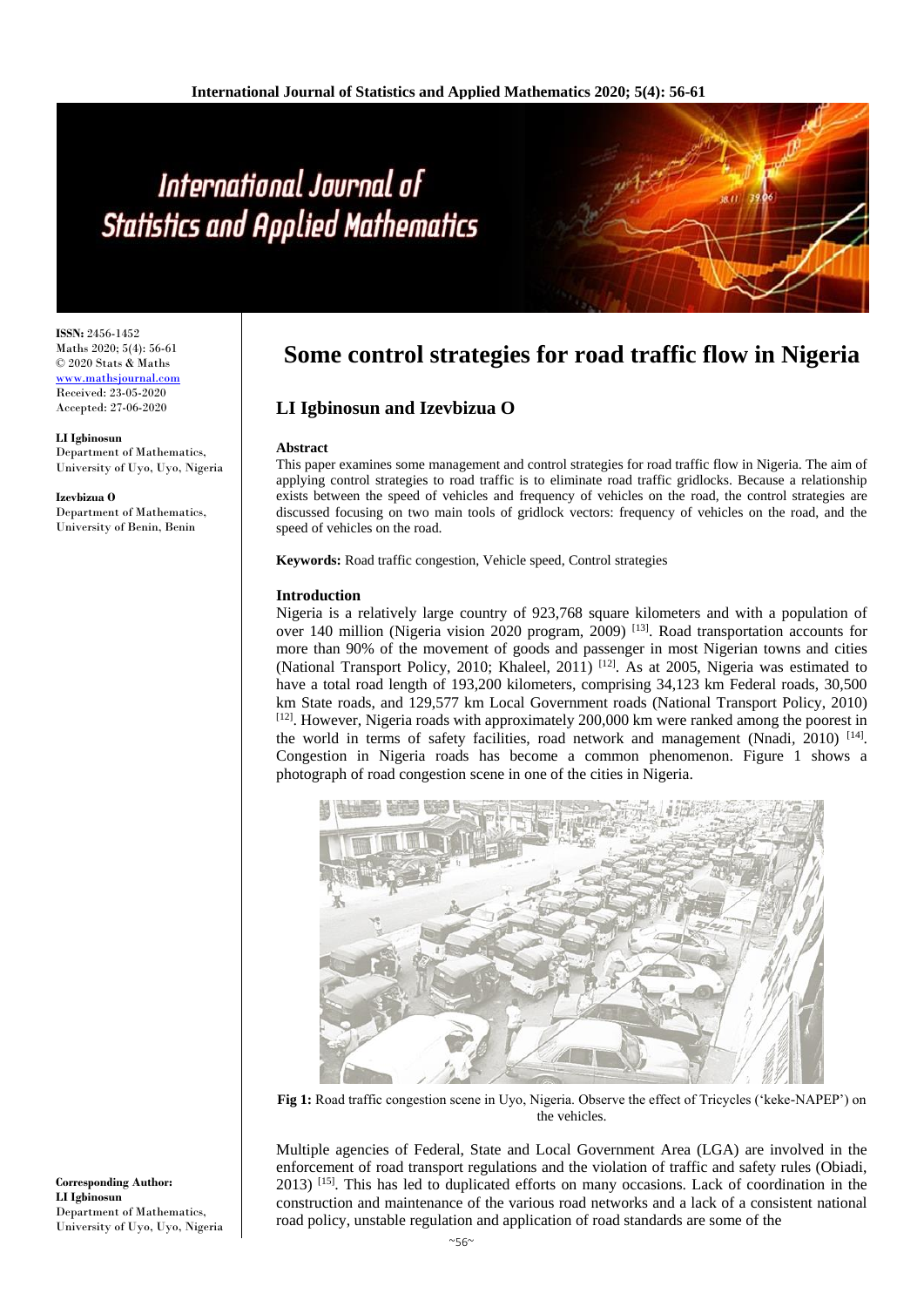characteristics of Nigerian roads. The apparent failure in the management of roads in Nigeria is partly due to poor and bad implementation of road traffic rules, misplaced priorities, disrespect by the affluence and privileged circumstances (Obiadi, 2013) [15] .

There have been several efforts in the management of road transportation in Nigeria. Oni  $(2010)$  <sup>[23]</sup> describes the origin and prevailing factors contributing to the increase of road traffic congestion on

Nigerian roads. Poor traffic state and bad roads were identified as reasons for road traffic congestion (Ajanaku and Okwuobi, 2002)  $^{[18]}$ . The strategy to reduce congestion includes the reactivation and integration of the various elements and modes of transport  $(Oni, 2010)$ <sup>[23]</sup>.

Aworemi *et al.* (2009)<sup>[3]</sup> examine the causes and effects of road traffic congestion in some selected areas of Lagos State, Nigeria. The authors used a structured questionnaires and personal interviews to obtain their data. No mathematical model was developed. Poor road condition, accidents and drivers' behaviour were identified as some of the factors responsible for traffic congestion. Omidiji (2010) [20] investigates the causes of road traffic crashes on major intersections within Abuja. Using data obtained from a survey, it was proposed that traffic engineering calming measures such as speed warning signs, zebra crossing and speed bumps reduce road traffic crashes. The study identifies the need to have data on road crashes on routine basis so that studies can be carried out on how to reduce crashes on our roads.

Ogunbodede (2007) [17] assesses traffic congestion in Akure (south-west of Nigeria) using the Geographic Information System (GIS) approach and concludes that the tool is critical for decision making in the management of traffic congestion. Nigeria is faced with the challenge of increasing traffic congestion in major cities. Factors responsible are numerous and controlling traffic has become essential, hence the need for Information Transportation System, ITS. Spontaneous measures to congestion problems, poor implementation of policies (wherever they exist), road users' 'irrational' behaviour and non compliance to existing traffic rules have not yielded the desired reduction in road traffic congestion in Nigeria (Omiunu, 1998; Ogunsanya, 2002<sup>[18]</sup>; Omosigho and Igbinosun, 2004; Olufemi and Oluseyi, 2007; Aworemi *et al.*, 2009; Oni, 2010) [21, 18, 24, 19, 3, 23] .

The free flow speed for cities and urban arterials is usually 48 km/hr (Lo, 1999; and Wang, 2010)<sup>[11, 28]</sup>, however, the central area of Benin City for example presents acute traffic congestion. The main causes as perceived by road users according to are uncontrolled street trading, indiscriminate on-street parking, lack of adequate public mass transit buses, poor traffic control and management of roads, traffic light failure, too many cars on the roads, poor road design and poor drainage.

Traffic assignment and travel demand modes play significant roles in traffic flow prediction (Weijermars, 2007; Oyedepo and Makinde,  $2009$  <sup>[29, 24]</sup>. The varying problems of transportation across cities and villages call for fundamental research towards providing evidence based and practical solutions to the recurring threat of traffic congestion. Road Traffic agencies should enforce all laws and regulations that will ensure sanity but should respect road users' respective jurisdiction by working in harmony to achieve the desired objectives of road safety for road users. Aderamo and Atomode (2012) argue that road traffic wardens and parking

problems are the greatest causes of delays at road intersections. Uwadiegwu (2013)  $[27]$  uses physical, technical, land use and human factors to explain the causes of congestion at a major bus stop along Agbani road in Enugu. The author agreed to the construction of 'bye-passes' concluding that it has been one of the effective devices for redressing traffic congestion, citing the Benin 'bye-pass' as an example. But we argue that roads need scientific investigation and understanding to arrive at management control strategy. Building of 'bye-passes' alone without effective management can lead to 'Braess' paradox'. In order to avert the incessant power outage and its adverse consequences on traffic management, Uwadiegwu (2013)<sup>[27]</sup> recommended the use of small generators for the control of traffic lights. The author's point is that they are "quite inexpensive and costs between  $N9$ ,  $000.00 - N12$ ,  $000.00$  per generator and quite readily available". In a vast country like Nigeria, the cost implication, environmental pollution and the security of the generators make it impracticable planting generators to power traffic lights.

There has been lack of mathematical models in existing literature to explain the dynamics of road traffic flow problems in Nigeria. It is clear that transport systems management (TSM), as a process, has become an indispensable means for efficient urban transport systems management. Unfortunately, the existing ad-hoc approach to issues of road traffic congestion in Nigeria is not consistent with the requirements of the TSM. Because of the complexity and dynamism of urban road traffic, the analysis, control and management of road traffic must also be pro-active and scientific.

Road transport plays an important role in linking people together economically, socially and politically. The continual growth in the demand for, and the utilization of, road transportation pose a lot of challenges, amongst which is congestion. Our review of the literature on road traffic flow shows that existing models are based on simplified assumptions. In Nigeria, there have been studies of road traffic congestion in several major cities. For example, congestion in Lagos metropolis (Aworemi *et al.*, 2009; Oni, 2010) [3, 23]` , Abuja and Port Harcourt area (Omidiji, 2010; Ukpata and Etika, 2012)<sup>[20, 26]</sup> Akure (Ogunbodede, 2007)<sup>[17]</sup>, Ilorin, Benin City (Igbinosun *et al.*, 2013) [5], Enugu (Uwadiegwu, 2013)<sup>[27]</sup> have been reported. From the review, it shows that road traffic congestion takes the same form and shape all over Nigeria. Therefore, analyzing any road segment in any city will be a reflection of what goes on in the entire country and results can be applied to all the roads in Nigeria. Our intention in this study is to develop mathematical models that will provide explanation to road traffic flow congestion problem. Our models will provide timely pieces of information for the management of road traffic flow. It is worth noting that obtaining mathematical models based on reasonable assumptions to study road traffic flow is expedient; we hope to achieve this in this thesis. Studies of road traffic flow phenomenon from different parts of the world employ data collected by various devices and methods. For example, data on road traffic flow in the UK is available online at www.dft.gov.uk/traffic-count/. However, this is yet to be implemented in Nigeria. Most studies on road traffic flow in Nigeria use data collected on ad-hoc basis especially survey methods. We shall use the ad-hoc method on a need basis to collect data for the analysis of our work in this paper.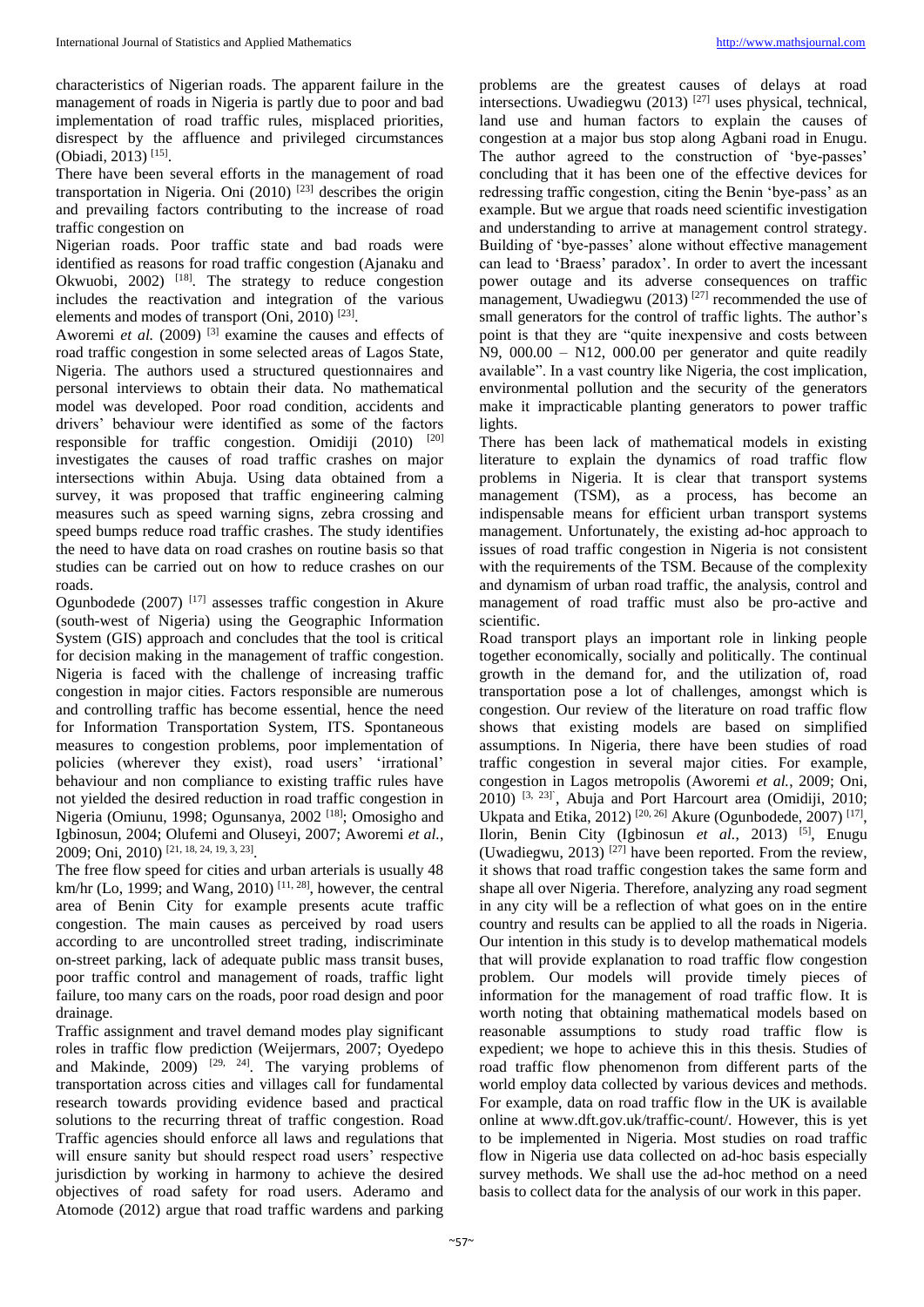#### **Control strategies for road traffic flow**

In this section, discussions on some Road traffic Control strategies is presented and will illustrate the need for data collection, use of real time information for Intelligent Transportation Systems (ITS), and road architecture. Road traffic Control strategies describe those measures which seek to manage traffic flow, which has already made the decision to travel on the road network, through regulatory mechanisms. Whenever there is an increase in the spatial efficiency of the infrastructure, the traffic on the network will have to be assessed and managed. Management decisions depend on the amount of traffic that uses the infrastructure. Since road traffic is dynamic in nature, then there is need for a dynamic traffic management (or traffic control). Some measures such as diverters, roundabouts, channelization, speed humps, speed tables, etc. have been applied to ease road traffic congestion (Leonard and Davis,  $1997$ )  $[10]$ . In recent years, efforts have been aimed at taking advantage of the advances in communications, electronics, and Information Technology in order to improve the efficiency and safety of transportation systems. Within the transportation community, this effort is generally referred to as the ITS (Leduc, 2008) [9]. ITS (applied to transport infrastructure and vehicles) seeks to improve transport outcomes such as transport safety, transport productivity, informed travel choices, social equity, environmental performance and network operation resilience. The nature of the traffic system is continuously changing, new vehicle and infrastructure technology creates new traffic conditions.

Broadly speaking, traffic control measures can be categorized under a number of headings, listed below.

- Intelligent Transport System (ITS), which uses on-road technology to influence traffic flow in response to observed behaviour. Examples include ramp metering, variable speed limits, and incident detection, see;
- Capacity Enhancement, which increases road capacity within the existing boundaries, but supported by a management function. Some examples are Hard Shoulder Running and reversible traffic lanes;
- Priority measures, which dedicate lanes to specific user types, such as public transport, freight, or high occupancy vehicles;
- Information sources provided pre-trip or during a trip which assist users in making appropriate responses to avoid congestion; and
- Network control through the use of national, regional or local control centres. For example, the *Park-and-Ride Facilities* (OECD, 2007) [16] .

#### **Methodology**

We undertake an empirical study of road traffic flow in Nigeria. We use a digital camera (Samsung ES65) to collect video films on volume of vehicles and other scenes at some selected busy locations in Benin City. Also, data on road traffic flow frequency was collected at three different locations in Nigeria, one at kilometer thirty-four on Kaduna-Lokoja Road, Abuja, another at Nwaniba road, by University of Uyo Main campus junction, Uyo and the third at kilometer three on Benin-Asaba Road, Benin City. Traffic parameters were from the road section during the morning, afternoon and evening peak periods between 7:00–9:00am, 1:00–3:00pm and 4:00–6:00pm during weekdays.

Improving public transport is also a measure to control road traffic flow by encouraging the use of public vehicles: One of

the objectives of the stated control measures is to discourage the use of too many cars on the road. We use the expression for the expected number of vehicles on a link given by Kakooza *et al.* (2005) [6] and Baykal-Gürsoy *et al.* (2009) [4] to demonstrate that higher frequencies of cars on the road with fairly constant speed leads to congestion.

where,  $\lambda$  is the average number of vehicles arriving at an intersection per unit time;  $r$  is the rate of disappearance or clearance of the delays; *f* is the rate of occurrence of delays; and  $\mu_0$  denotes the service rate with no delays. *F* is the frequency of vehi cles per hour (this was obtained from the data collected from the different locations). The service rate is obtained by using  $\mu_0 = 0.0529v$  where the speed of the vehicles in km/h is *v* .

#### **Results and discussion**

We assume that the rates of occurrence and clearance of incidences are the same; Figure 2 explains the implication of having too many vehicles on the road. Note that the congestion level reduces when frequency of cars is low. For example, there can be as many as 2218 cars in the queue if the frequency of cars using the road is 1334 cars per hour compared to 637 cars when the frequency is 288 cars per hour for a speed of less than 9km/hr.



Fig 2: Graph of queue length of vehicles for different frequencies. F1 frequency is 288, F2 frequency is 442, F3 frequency is 1286 and F4 frequency is 1334 vehicles per hour in the road link.

Figure 3 shows the queue length of vehicles for different frequencies and that the higher the frequency of cars on the road, the higher the queue length when the speed of cars is low.



**Fig 3:** Effect of speed on number of vehicles on the queue

Work on traffic management techniques and infrastructure for road traffic management is available in literature; see Lam  $(2006)$  <sup>[8]</sup>, Leduc  $(2008)$  <sup>[9]</sup>, Zhang and Liu  $(2009)$  <sup>[30]</sup>, Cetiner *et al.* (2010), Aderinola *et al.* (2016) [2], Abdulrahman *et al.*  $(2016)$ <sup>[1]</sup> and Shou-Kui and Jing  $(2019)$ <sup>[25]</sup>.

In Nigeria, road traffic control strategies have been put in place in some states. These strategies are in the form of laws,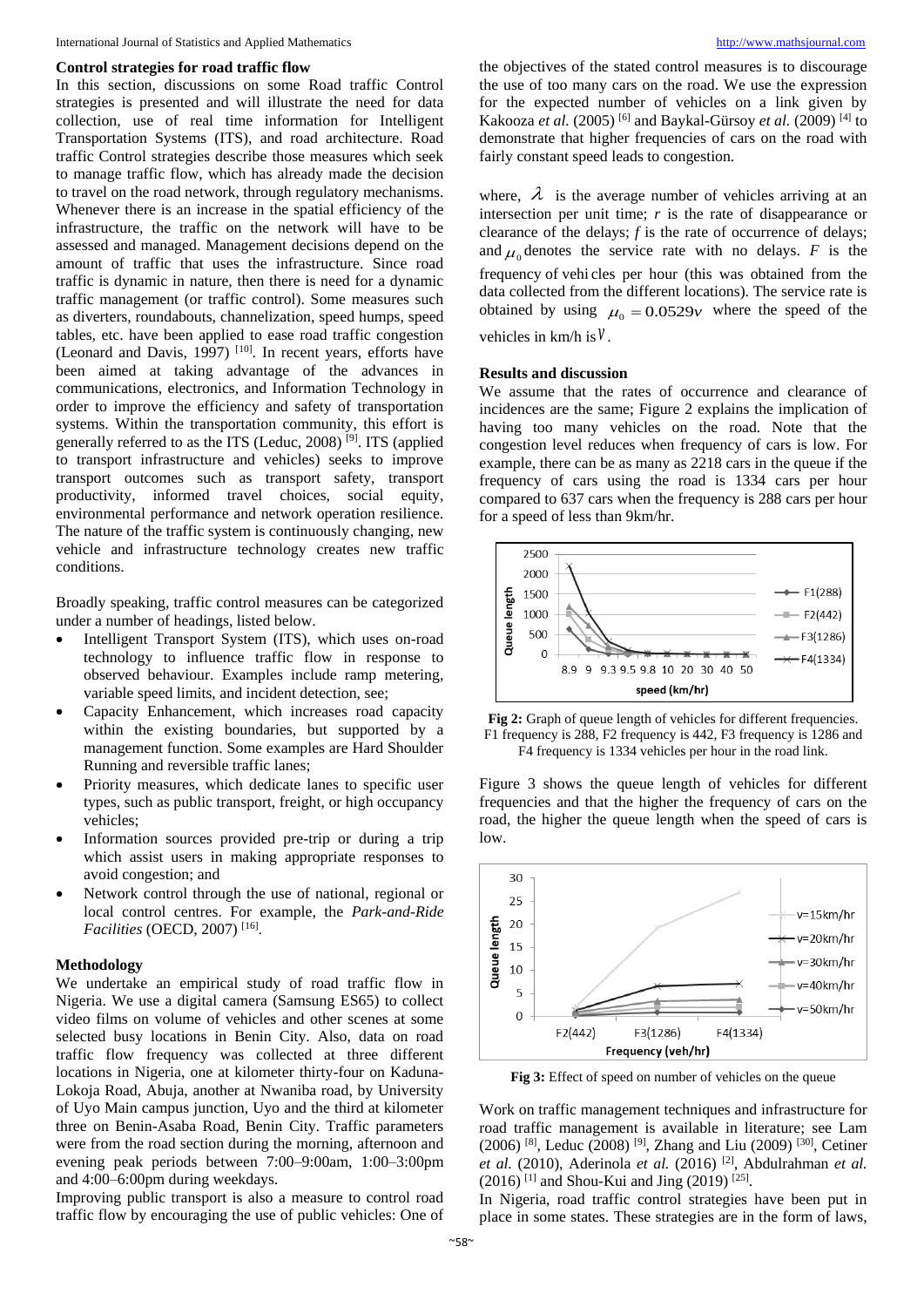International Journal of Statistics and Applied Mathematics [http://www.mathsjournal.com](http://www.mathsjournal.com/)

for example, Lagos state government recently enacted the road traffic law titled, '*a law to provide for road traffic administration and make provisions for road traffic and vehicle inspection in Lagos state and other connected purposes'.*

The law seeks to among other things bring some measure of sanity to the roads in Lagos state by imposing restrictions and or penalty. Some of the restrictions include the:

- (a) Prohibition or restriction of the use of any specified highway by vehicles of specified class or description;
- (b) Prohibition of driving or propelling of vehicles on any specified highway otherwise than in a specified direction. For details of the law, see Lagos State of Nigeria Official Gazette (2011)<sup>[7]</sup>.

A review of the Lagos road traffic law shows that there are provisions to deter deviant behaviours by motorists in Nigeria. However, it is common practice in some urban areas of Nigeria (Benin City for example) to see drivers driving against traffic, driving on the walkways, disobedient to road traffic lights and the exhibition of some other deviant drivers' behaviour. It has also been observed that drivers reduce their speed because traders display wares on walkways and some portions of the road, this reduces the efficiency of the road. It is however an offence to display wares on walkways or for commercial buses to pick or drop passengers on some designated routes.

Some roads in Benin City have been reconstructed to ease traffic flow and reduce congestion. For example, a segment of Benin-Lagos road from Uselu shell to the University of Benin (Uniben main gate, Ugbowo) now has approximately five (5) turning points (as at 2nd February, 2013) as against making every point of the stretch of the road a turning point. The aim of having very few turning points in the three and half kilometre (3.5km) stretch of road is to restrict drivers' deviant behaviour of making a u-turn at every gap acceptance and to increase free flow of vehicles. However, these turning points may not always provide the expected results. The way the turning areas are constructed makes it difficult for many vehicles to manoeuvre properly without blocking part of or the entire road. It is sometimes difficult for vehicles to make a complete u-turn in a single attempt. Figure 4 and Figure 5 show two different turning points along the 3.5km stretch of road. Observe that the two vehicles in the photographs are unable to make a u-turn in a single attempt. This usually leads to congestion.

Thus, road architecture is very important in the control of road traffic congestion.



**Fig 4:** The vehicle labelled 'A' cannot make a u-turn in one go



**Fig 5:** The truck marked B cannot make a u-turn in one go. Notice that there is congestion resulting from blocking of the road

In Nigeria, the use of motor-bikes has been banned in many states. Reasons for such decisions are two-dimensional: on the one hand, it has been argued that motor-bikes are used by hoodlums to perpetrate criminal activities because of their size and ease of movement. Secondly, they have been used as means of transportation with little or no sense of driving ethics. There have been reported cases of road traffic crashes (FRSC, 2009) arising from reckless use of motor-bikes. It is not uncommon to see motor-bikes clogging the front of vehicles at the turn of red phase of traffic light at road intersections. Figure 6 shows a scene where motor-bikes disrupt the flow of traffic at a road intersection. At places where there are no traffic personnel, some 'bus conductors' including uniform personnel on their own journey take undue advantage of the condition and turn themselves into unauthorised road traffic wardens, they ensure that the lane in which their vehicles are in the queue is giving priority to the detriment of the system. Figure 7 shows a chaotic scene resulting from some unauthorised persons controlling road traffic. Some motorists do not obey these 'illegal' traffic wardens, thereby causing more confusion.



**Fig 6:** Motor-bikes parking in front of vehicles at an intersection



**Fig 7:** Confusion and congestion due to illegal road traffic wardens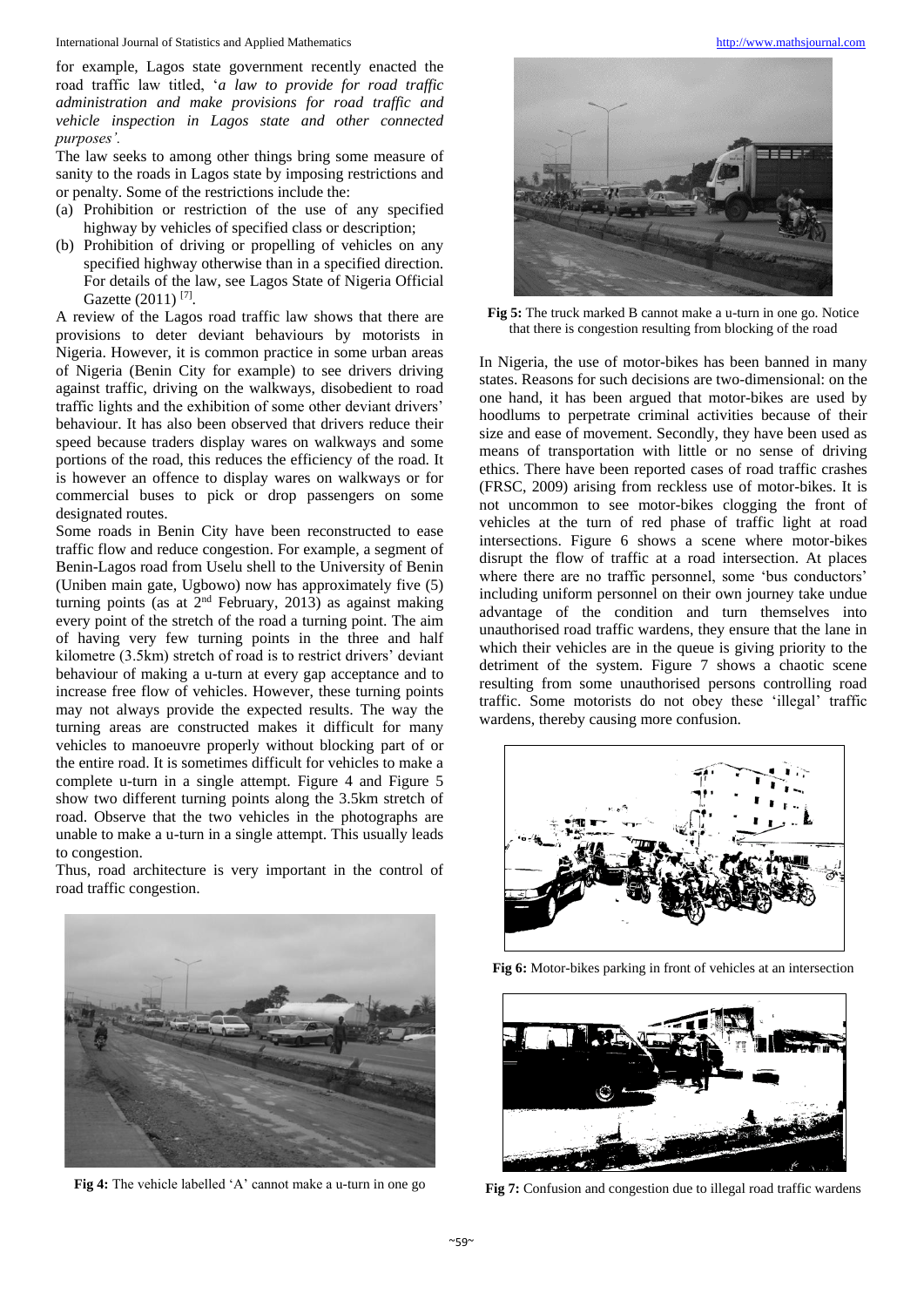#### **Conclusion and recommendations**

From equations (1) and (2), observe that that the number of vehicles in the queue can be determined. When the frequency of vehicles using a particular road is high, the queue length is high if the speed is reduced. For example, from figure 2, there can be as many as 2218 cars in the queue if the frequency of cars using the road is 1334 cars per hour compared to 637 cars when the frequency is 288 cars per hour for a speed of less than 9km/hr. The volume of vehicles in a queue is a function of both the road type and the critical speed allowed for that road. Igbinosun et al. (2013)<sup>[5]</sup> argued that there is a 'critical speed' for every road, below which congestion results. In controlling the traffic flow therefore, vehicles must not be allowed to drive below the critical speed for that stretch of road.

Also in this section, we present some recommendations to help ameliorate the road traffic gridlock on our roads. These recommendations are based on our study.

- Acquire giant car parks, this will remove vehicles that are indiscriminately parked and abandoned on the roads.
- The use of Inter-city buses, bus (dedicated) lanes should be encouraged to allow for free flow of vehicles.
- Driving on any available space during congestion should be discouraged and fines imposed on law breakers. The road architecture should make it impossible for vehicles to drive against traffic.
- All road intersections should be controlled and ITS instruments should be deployed to roads (CCTV cameras, vehicle registration data base should be continuously updated to monitor and ascertain the true number of vehicles in the country). This will help in tracking down erring motorist. Time is wasted when a road junction is not well monitored. Absence of road traffic control can force vehicles to stop in all directions.
- Mechanism such as controlled motor vehicle registration should be introduced in Nigeria to help check the increase in vehicle ownership. This can be achieved by (a) imposing high vehicle registration fees (a) having a quota vehicle license allocated to states each year and using bidding process to acquire the license (e.g. obtaining authorization before purchasing a vehicle).
- $\triangleright$  Traffic lights should be checked periodically by changing their cycle times to meet current realities of traffic flow and the dynamics of the road junction.
- Off-peak vehicle usage should be introduced and enforced to reduce the frequency of vehicles on the roads. This can be enforced by providing special colour tags for off-peak and weekend vehicles. Sanctions in the form of fines should be imposed when such vehicles ply the roads outside their mandatory periods.
- $\triangleright$  We recommend actions such as charging a fee to use a road link, restricted use of a road link and the use of other means of transportation (e.g. rail and water system). These have been found to reduce the frequency of vehicles using a road link. This paper summarises the control strategies to reduce road traffic congestion in Nigeria. There are laws enacted to restrict vehicle drivers from causing road traffic congestion, the study shows the need to collect road traffic Data and the application of ITS.

#### **References**

1. Abdulrahman AL, Adebayo OO, Ajayi SA. Indices of Traffic Congestion on Major Roads in Akure, a

Developing City in Nigeria. International Journal of Scientific & Engineering Research. 2016; 7(6):434-443.

- 2. Aderinola OS, Owolabi DO. Traffic Regulation at Critical Intersections: A Case Study of Odole Intersection, Akure, Ondo State, Nigeria. Open Journal of Civil Engineering. 2016; 6:94-104.
- 3. Aworemi JR, Abdul-Azeez IA, Oyedokun AJ, Adewoye JO. A study of the causes, effects and ameliorative measures of road traffic congestion in Lagos metropolis. European journal of social sciences. 2009; 11(1):119- 128.
- 4. Baykal-Gürsoy M, Xiao W, Ozbay K. odeling traffic flow interrupted by incidents. European Journal of Operational Research. 2009; 195(1):127-138.
- 5. Igbinosun LI, Omosigho SE, Enwemasorb OE. Effect of road traffic frequency and speed of vehicles on congestion. Journal of Mathematical Sciences. 2013; 2(1):315-326
- 6. Kakooza R, Luboobi LS, Mugisha JYT. "Modelling Traffic Flow and Management at Un-signalized, Signalized and Roundabout Road Intersections" Journal of Mathematics and Statistics. 2005; 1(3):194-202.
- 7. Lagos State of Nigeria Official Gazette. A law to provide for road traffic administration and make provisions for road traffic and vehicle inspection in Lagos state and other connected purposes' 2011; 44(39).
- 8. Lam WHK, Tang YF, Tam M. Comparison of two nonparametric models for daily traffic forecasting in Hong Kong. J Forecast. 2006; 25(3):173-192.
- 9. Leduc G. "Road Traffic Data: Collection Methods and Applications", European Commission Joint Research Centre Institute for Prospective Technological Studies, 2008.
- 10. Leonard II JD, Davis WJ. Urban traffic calming measures conformance with AASHTO and MUTCD guidelines. In 'Traffic congestion and traffic safety in the 21st century. Challenges, innovations and opportunities.' Ed. Rahim, F. (Ry) Benekohal. ASCE, 1997, 14-20
- 11. Lo HK. A novel traffic signal control formulation. Transport Research Part A: Policy and Practice. 1999; 33(6):433-448.
- 12. National Transport Policy. Federal Government of Nigeria. Draft National Transport Policy. August, 2010.
- 13. Nigeria vision 2020 (2009). Report of the Vision 2020 National Technical Working Group on Transport. July, 2009.
- 14. Nnadi F. Annual Report for the Year Ended 2010 on Road Safety Efforts in Nigeria - APRI's Perspective, 2010. Available at http://www.kabissa.org/blog/roadsafety-nigeria. Accessed 16/04/2013.
- 15. Obiadi B. Death traps on Nigeria roads. Viewpoint. Vanguard online newspapers, 2013. Available at: http://www.vanguardngr.com/2013/04/death-traps-onnigeria-roads/, Accessed on 04/04/2013.
- 16. OECD. Managing urban traffic congestion. European Conference of Ministers of Transport (ECMT). OECD Publishing 2, rue André-Pascal, 75775 PARIS CEDEX 16, France, 2007.
- 17. Ogunbodede EF. Assessment of traffic congestion in Akure (Nigeria) using GIS approach: Lessons and challenges for urban sustenance, 2007. Available at: download.sue-mot.org/conference 2007/paper/ogunbodede.pdf.